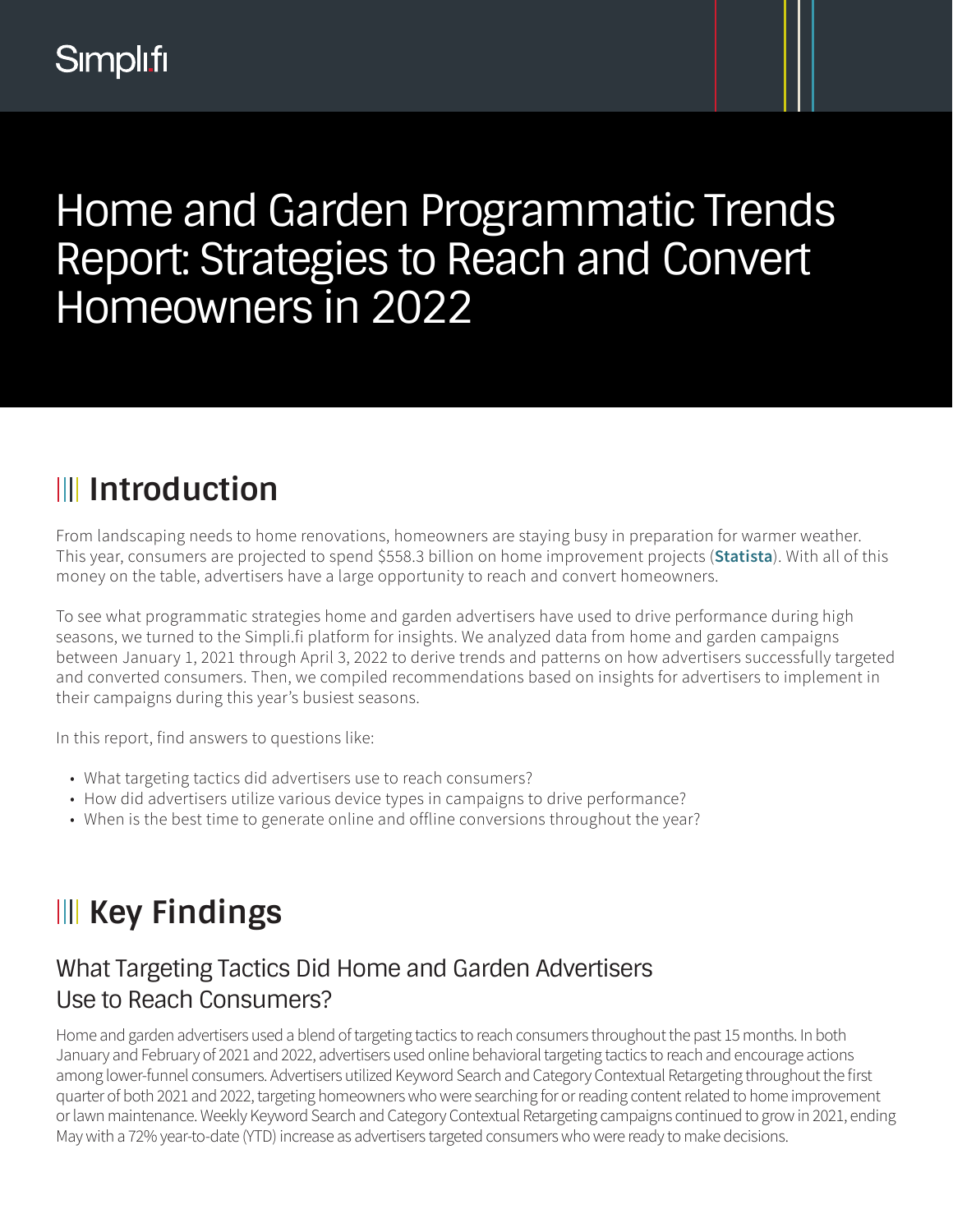Advertisers incorporated location-based targeting to reach consumers by proximity and drive performance in the months leading up to summer and throughout the industry's busy season. Beginning in both March 2021 and 2022, advertisers increased Geo-Fencing campaigns to target homeowners who visited competitor locations or were located in areas where their businesses served. The 2021 growth continued through May when weekly Geo-Fencing campaigns increased 62% compared to January 2021. The growth rate slowed through the remainder of 2021 as homeowners scaled back on projects and lawncare needs, ending December with a 6% YTD increase.

Addressable Geo-Fencing campaigns steadily grew throughout 2021 and Q1 2022 as advertisers recognized the value in household-level targeting. The number of Addressable Geo-Fencing campaigns increased in early March 2021 and continued strong through the spring and summer. Advertisers followed the same pattern in 2022, ramping up Addressable Geo-Fencing efforts as warmer weather began, increasing weekly campaigns by 195% at the end of March 2022 compared to January 2021. In addition, a large increase in Addressable Geo-Fencing campaigns occurred during the fourth quarter of 2021, ending December up 121% YTD as advertisers focused on maximizing performance at the end of the year.



#### **Number of Weekly Home & Garden Campaigns by Targeting Tactics** Number of Weekly Home & Garden Campaigns by Targeting Tactics

#### Which Device Types Are Experiencing the Highest Campaign Growth?

Advertisers used a mixture of devices to reach consumers. However, campaigns served on CTV devices experienced the highest growth compared to other devices as advertisers took advantage of increased consumer streaming time. Weekly CTV campaigns grew throughout the first half of 2021, peaking at the end of June with a 121% YTD increase. CTV campaigns then experienced a slower growth throughout July and August as consumers scaled back on home and garden purchases. Weekly campaigns served on CTV devices grew again in October as advertisers targeted streamers regarding holiday shopping deals, ending November with a 105% YTD increase.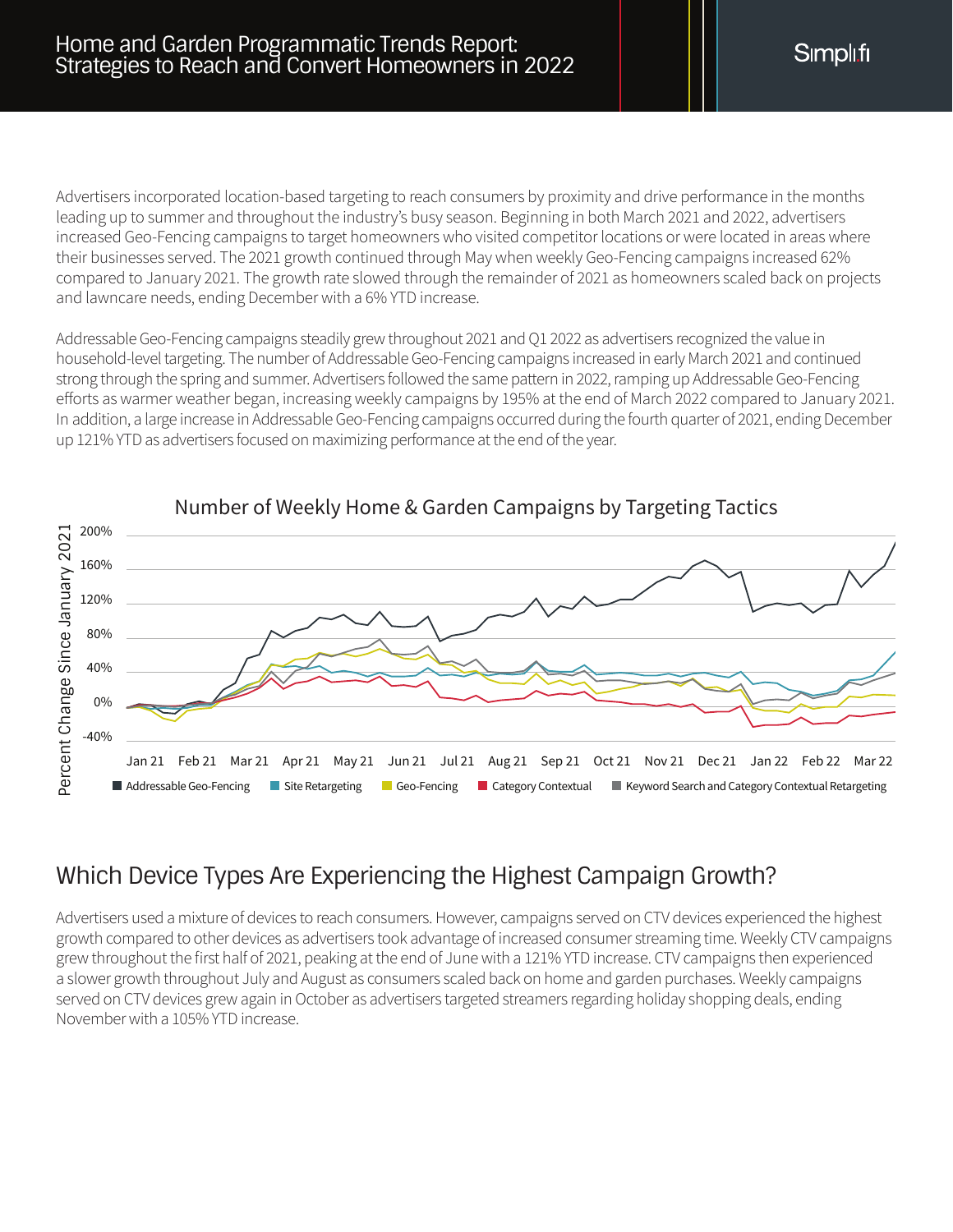Advertisers continued their CTV targeting efforts into 2022 after finding much success in the previous year. Weekly CTV campaigns grew by 109% at the end of Q1 compared to January 2021.



#### When is the Best Time to Generate Online and Offline Conversions?

It is to no surprise, home and garden advertisers saw success by driving offline conversions as consumers visited storefronts for in-person shopping. However, home and garden advertisers also generated a high number of online conversions—such as e-commerce sales—throughout the year as well. Overall, both online and offline conversions closely followed seasonal patterns worth noting for advertisers looking to drive performance.

In Q1 2021 and 2022, online conversions exceeded offline conversions as consumers conducted their shopping at home during the colder winter months. Advertisers continued to capitalize on this opportunity by using behavioral targeting to reach and convert online shoppers, resulting in a 10% increase in web-based conversions in Q2 2021 compared to Q1 2021.

While online conversions remained steady through Q3 2021, offline conversions took off in the spring and summer. Offline conversions began to grow in Q2 2021 and increased by 565% in Q3 2021 compared to Q1 2021. To coincide with a shift in consumer behavior as warmer weather appeared, advertisers utilized location-based targeting to drive shoppers into their physical storefronts.

Overall, both conversion types slowed during Q4 as consumers were less inclined to make purchases in the winter. However, the number of online conversions during Q4 were higher than offline conversions, likely due to consumers purchasing gifts online or taking advantage of end-of-year sales.

Simplifi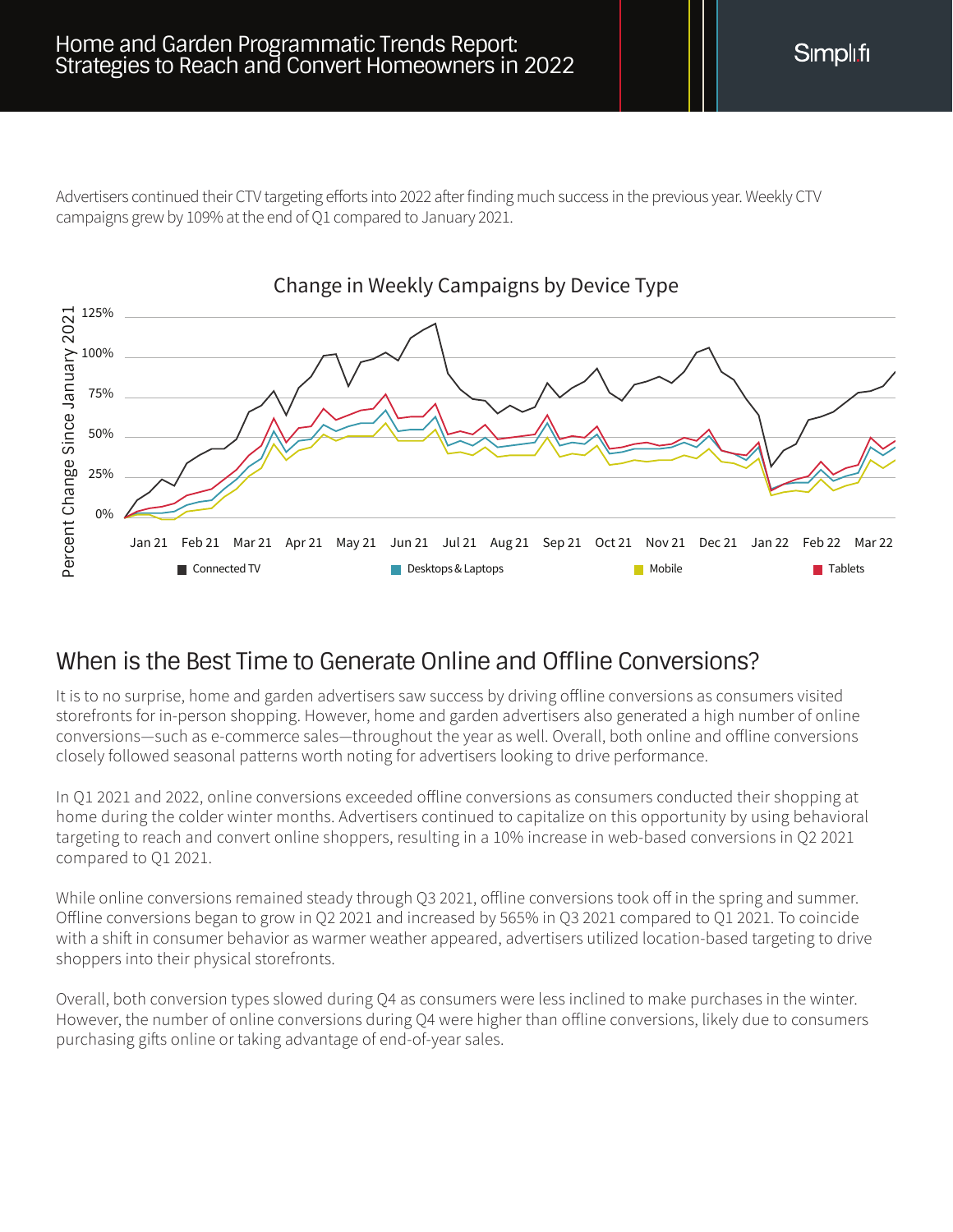

#### **Number of Home & Garden Conversions** Number and Percent Change in Home & Garden Conversions

### *Kecommendations*

Using these key findings, we compiled a list of recommendations for home and garden advertisers to apply in order to drive campaign performance this year. Here are a few strategies to keep in mind:



### Increase Efforts During Spring and Late Summer

Home and garden advertisers typically ramp up advertising efforts as the weather gets warmer through the end of July. Stay competitive and increase targeting as homeowners are more inclined to purchase home improvement and lawn care services in the spring and summer. In addition, increase targeting during late November as holiday shoppers seek home and garden products for gifts.



### Drive Offline Conversions During High Seasons by Targeting Consumers Based on Proximity

Advertisers used Addressable Geo-Fencing and Geo-Fencing to drive offline conversions by reaching consumers in the areas they service. Continue using location-based targeting to generate offline conversions among homeowners who are most likely to take an action, particularly during high seasons—spring through late summer.

Leverage your first-party data or build a custom household-level audience using Simpli.fi's addressable programmatic solution to reach relevant audiences across all devices seen within a household. Upload your list of previous customers to the Simpli.fi platform and serve ads reminding them to schedule lawncare appointments, service their pool, take on renovation projects, and more. Also, custom curate an addressable audience using location data and choosing from over 3,000 demographic variables, including household-level income, property type, gardening, and more with Simpli.fi's Addressable Audience Curation tool.